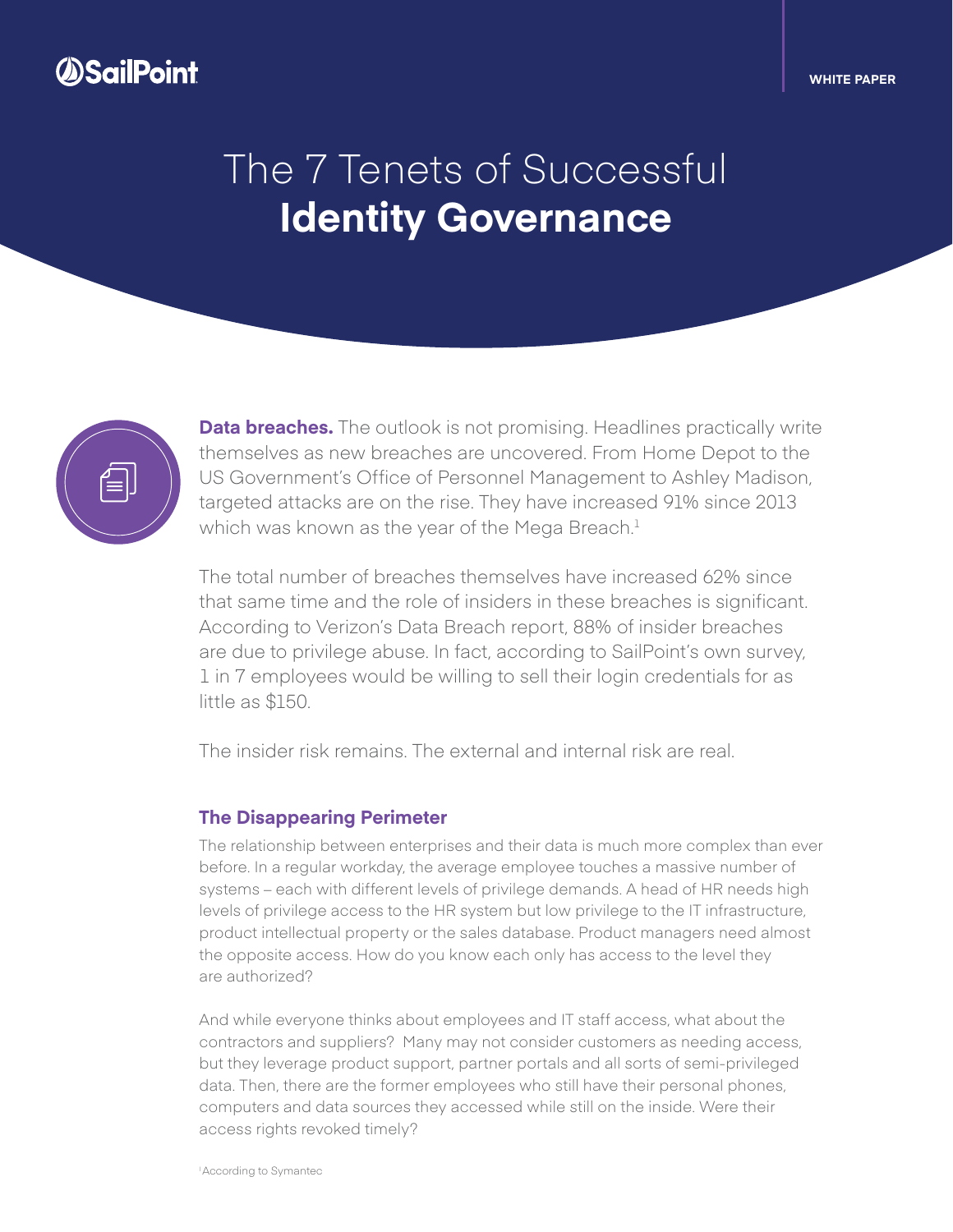# **SailPoint**

With all these scenarios and complexity, the notion of network and perimeter is becoming irrelevant. Data is in the cloud and on mobile devices; it is accessed not just by employees but also external parties.

Enterprise security is in need of a new paradigm and evolving from network-centric to identity-centric. The increasingly complex relationships between people and data is redefining perimeter defenses and making us think about security in a very different way.

**The primary controls provided by network security are just not enough anymore.**

### **Enterprise Security Has Become Identity-Centric**

Security starts with a subject (an employee or a program) gaining access to a resource (an application or data file) via access controls. Access controls are the system-level constraints that make sure that the **right** people have the **right** access and the bad guys are kept out. Application services now support a vast array of internal customers from employees to contractors to partners. In addition, it is common today to host applications on-premises and in the cloud in true hybrid environments. Between mobile platforms and data hosted in multiple clouds, system-to-system data flows are complex.

The role of identity governance is simple in principle: give the right people the right access to the right data. To do this, trusted and properly managed identity access has to become the primary control. It comes down to three basic questions to govern access:

- **1. Who has access today?** This is a question of inventory and compliance. It starts with understanding the current state. It is about cataloging and understanding access in order to ensure it is correct.
- **2. Who should have access?** Models and automation are the cornerstones to determining who should have access. For us to answer the question "should Joe have access to this file," we must first know who Joe is. We then have to understand and classify the data he is attempting to access. We have to establish a model that defines if Joe's access conforms to his pre-defined policy. While partitioning data this way may be more complex, it is critical to implementing any form of preventive controls.
- **3. Who did have access?** This is a question of monitoring and audit. It is no longer enough to understand who does and who should have access. It is vital for IT security forensics and auditing to surface who was actually granted access, in addition to when and where it was last used.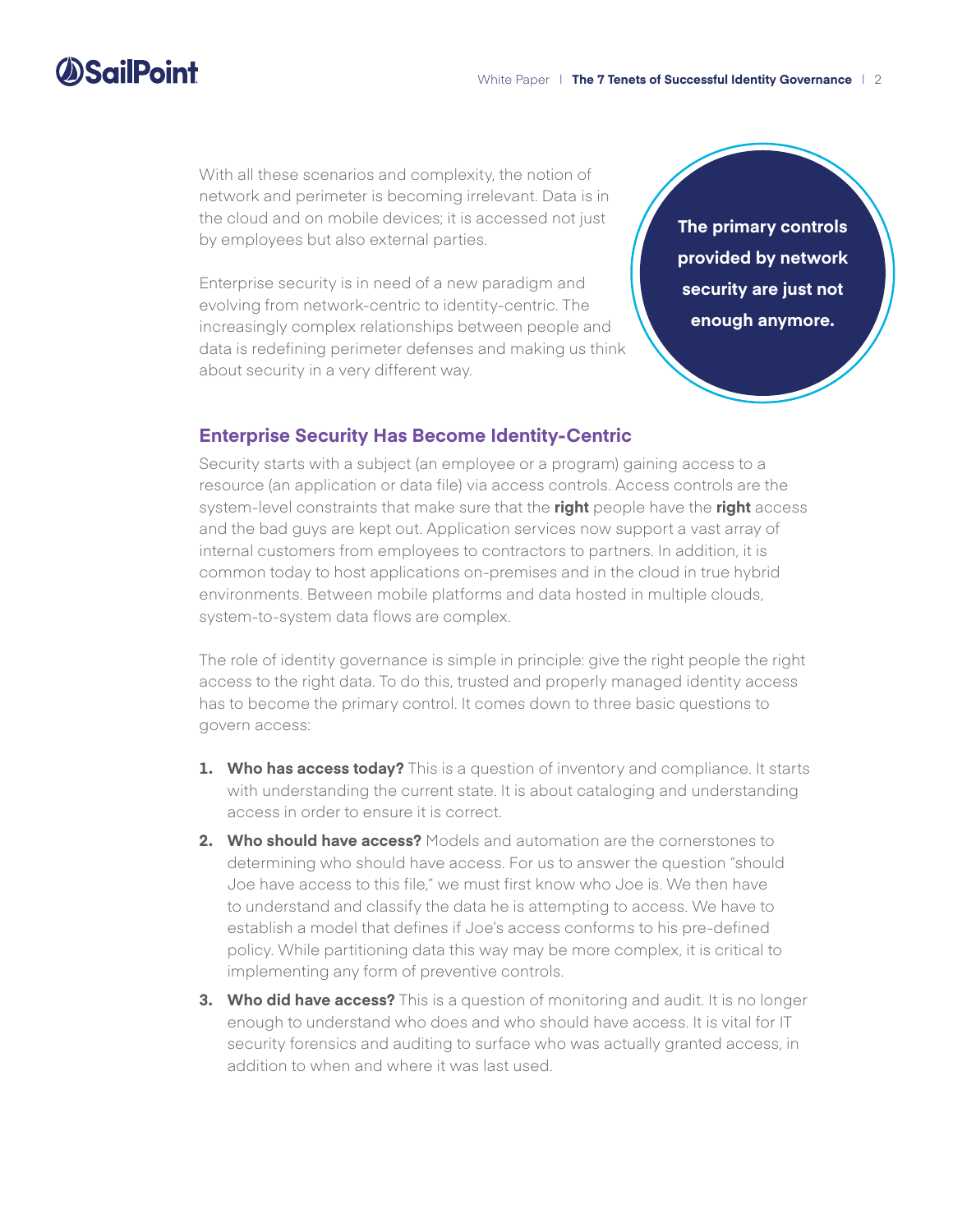# **Know the Points of Weakness**

When looking at the post-incident forensic reports from any high-profile data breach, there are always basic identity errors at the root cause. Simple things like overly complex data access and unknown data classification are usually a factor. Some questions you may ask yourself include:

- **1.** Can we tell what files have been stolen? What kind of data inventory do we have to help us find out?
- **2.** How many separate login systems are we managing between Product, Sales, Ops, Finance and Support? Are they all on-premises or are some hosted in the cloud?
- **3.** Are our data pools in large repositories; how finely have we partitioned access?
- **4.** What is the difference in access level to our employees, contractors, partners and customers? Are they all accessing the same networks at different levels or do we host duplicate but separate networks for each?
- **5.** Can we tell the difference between a valid account and a roque account?

There are many more factors and the identity questions get complex quickly.

At SailPoint, we have had the privilege to be invited into a wide range of customer environments and witnessed an even wider range of identity challenges. We have assembled the knowledge we gained from these experiences into 7 basic tenets of best practices enterprises should use when designing and integrating a nextgeneration identity program.



**SailPoint** 

### **Consider Everything**

Identity governance is no longer a 'do it yourself' project. The sheer number of users, data applications, interfaces and platforms in the modern enterprise requires an integrated identity system. From password management across multiple data repository platforms to compliance to role management to audit, misalign one interface and at best, your system will fail. At worst, your identity system ends up with a vulnerability that does not surface immediately, but that a cybercriminal might exploit later. A single integrated identity platform can coordinate all rules, all compliance and all monitoring into one place ensuring that nothing is missed.

Patching together an enterprise-level identity governance solution by stitching the embedded identity control systems of multiple SaaS and enterprise software vendors leaves your network open to potential gaps in coverage and creates fragile links between systems. An integrated enterprise solution will control and monitor all your users, all your applications, all your data, and all access rights.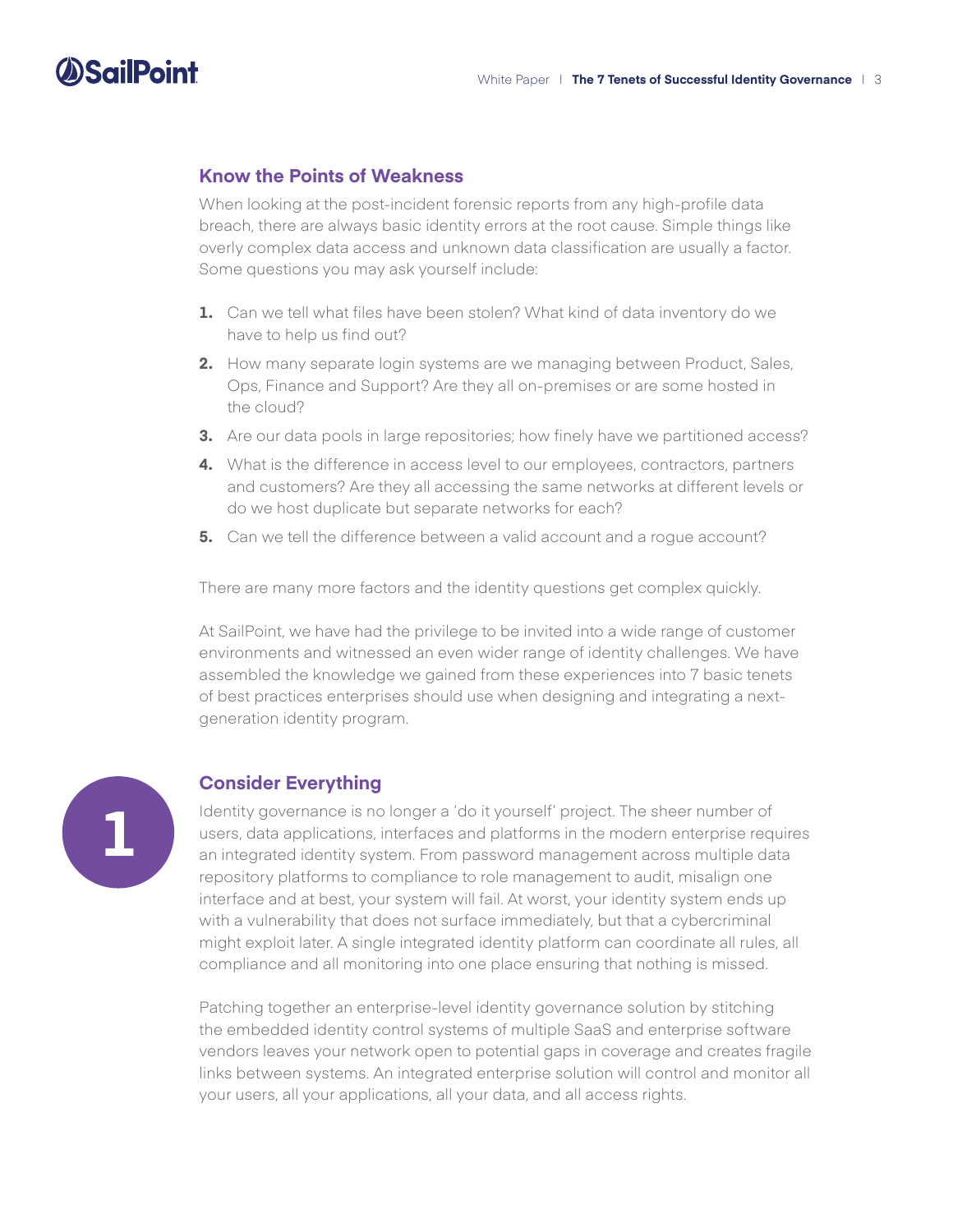# *SailPoint*



#### **Remember Your Customer**

The enterprise has to service a wide range of internal customers with different data access needs from different locations using different access devices. Your identity governance solution must be adaptable across all this. Whether a user is accessing a sales database from a hotel in Europe via their smartphone, an ERP system from a tablet on a production floor or a finance system from a desktop at the corporate headquarters, each access needs to be authenticated quickly, transparently and accurately.

This includes an internal contractor requesting simple access to a new application, a business user adjusting data ownership rights, a high-level compliance officer monitoring compliance or a road warrior asking for a password reset behind the corporate firewall. Any user, any platform, any time. In a friendly, easy way.



#### **Be Context-Aware**

Understanding users and, most importantly, the data and resources they should and typically access is critical. Identity context is about sharing and understanding these relationships and translating them into entitlements or rights. That context

model needs to sit in the center of the security and operations infrastructure as the identity governance and administration engine. It is a model of known relationships between people, accounts, privileges and data.

For example, when a security event is generated out of a SIEM or DLP system, a context-aware identity governance system can use its knowledge of people, their accounts and the data they are allowed to access and take remediation actions. If an access request is outside the boundaries of their approved access levels, a good identity system may suspend their account or even lock their mobile container.

**Identity context is about sharing and understanding the relationship among people, accounts, privilege and data.**



### **Govern by Model**

Managing the access of thousands of users requires governance models. These models are what make the identity engine effective. They consist of a set of automation models, role models, change models, risk models and control models. They each drive individual compliance and groupings interactions which, as a group, drive common policy.

Models often start in HR and monitor new employees, employee changes and employee terminations. These are called joiner/mover/leaver events. From there, access models are created for the bulk of users who operate in self-service modes.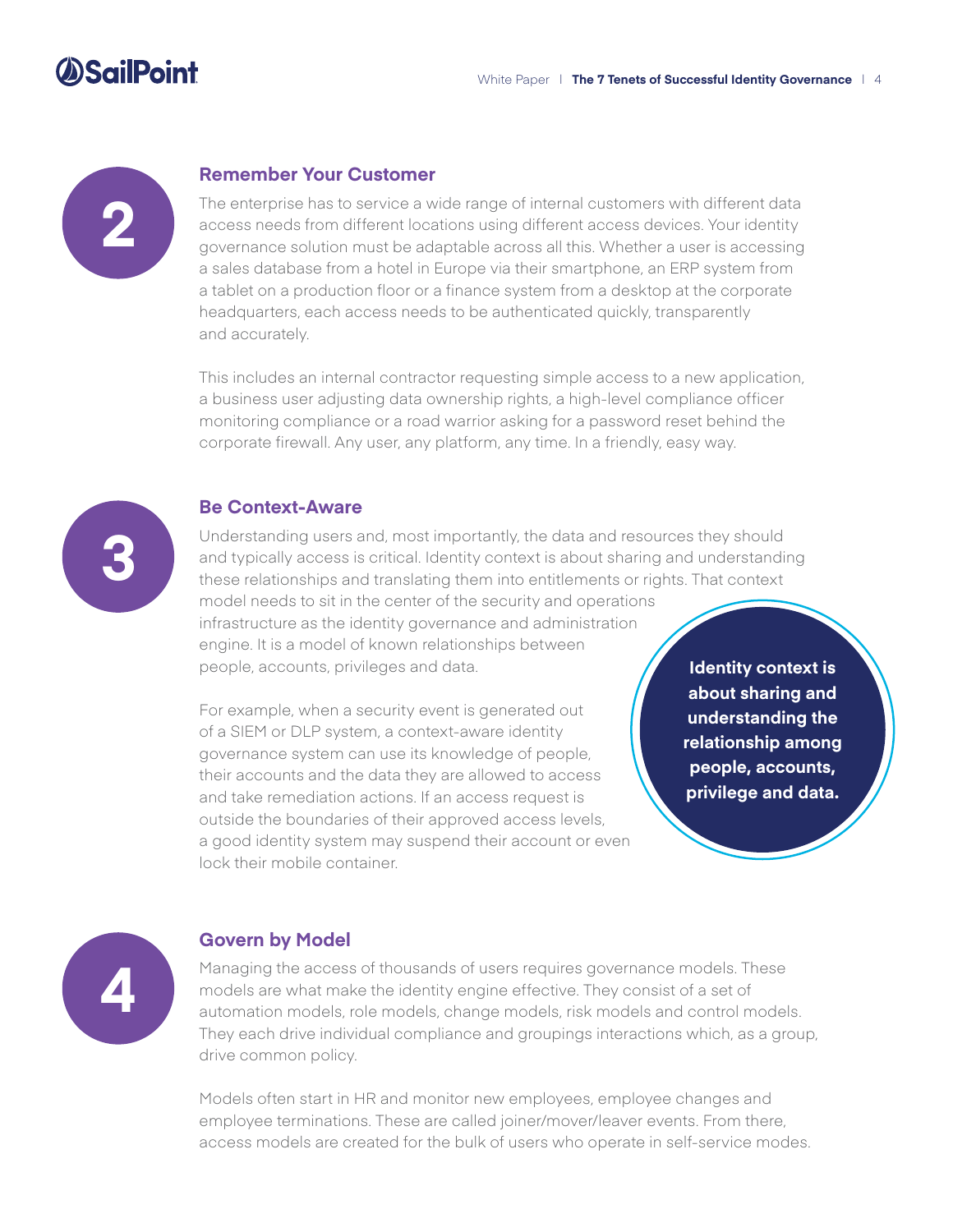# **SailPoint**

In addition, IT security requires models for automation and control to closely monitor access activity, and the IT audit department needs special compliance and audit actions that wrap around the core of the enterprise's data protection strategy.

Placing governance models at the center creates a stable, repeatable and scalable approach to enterprise identity control.





# **Managing Risk is a Verb**

Managing risk is the mechanism for how you know when an action falls outside of normal usage. Identity risk scoring can be accomplished by model in an advanced identity governance system. Risk scoring allows for faster access authentication and tracking strategies. For instance, a low risk account may have only read privileges, no policy violations and no access to high risk data or applications. A high risk profile may have orphaned accounts, system administrative access to highly sensitive data with lots of privileges, or has been associated with active policy violations. These accounts may require event-based certification whenever something changes in their environments for logins rather than a simple quarterly review audit.

And in between are the accounts upgraded from low risk or downgraded from high risk. For these, a series of failed login attempts may prompt immediate event-based certification, restrict their access request environments or other actions. In any case, knowing a user's risk profile helps in assessing how closely their online activities need to be monitored.



### **Connect to Everything**

When considering an extensively-integrated IT system such as identity, the most difficult decision an enterprise needs to make is determining how much of an existing platform to keep and how much needs to be replaced. Some parts of their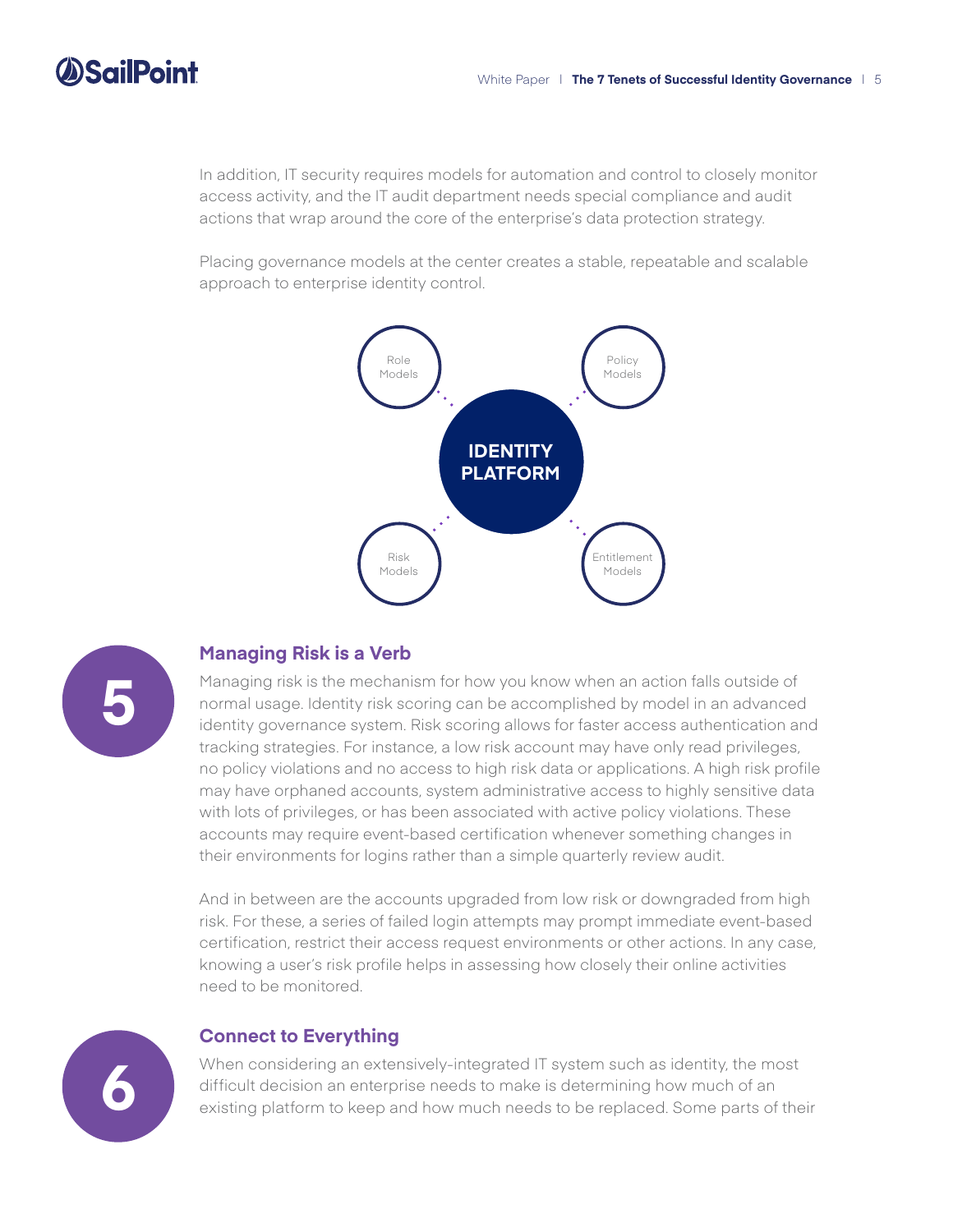# **DSailPoint**

internal IT architecture will stay the same and so the identity governance platform needs to be flexible enough to connect to everything and anything. Effective identity governance requires connectivity from any kind of platform to any kind of data repository.

This may mean working with older 3rd party provisioning platforms as well as more recent infrastructure like Mobile Device Management software managing mobile security or Service Management Platforms that may still be using manual fulfillment processes.

Accomplishing this requires a direct connector framework with the ability to manage databases, directories and servers. Also important is the ability to provide out-of-thebox connectors for enterprise applications like SAP and Oracle Fusion, mainframe security managers, cloud and SaaS apps. Agentless technology that makes each connector easier to deploy and maintain over time is key for a successful identity platform deployment.





### **Be Consistent**

This may sound intuitive but consistency in all these actions and approaches is key. The business user wants access regardless of where the apps are served. The auditor only cares about compliance, not where data is stored. The identity governance solution needs to bridge gaps like these seamlessly and consistently to secure the business in a scalable way.

Regardless of where the data resides, one-off connections or patched provisioning should be excluded from the identity implementation design, otherwise scalability will be impacted whether data is structured or unstructured.